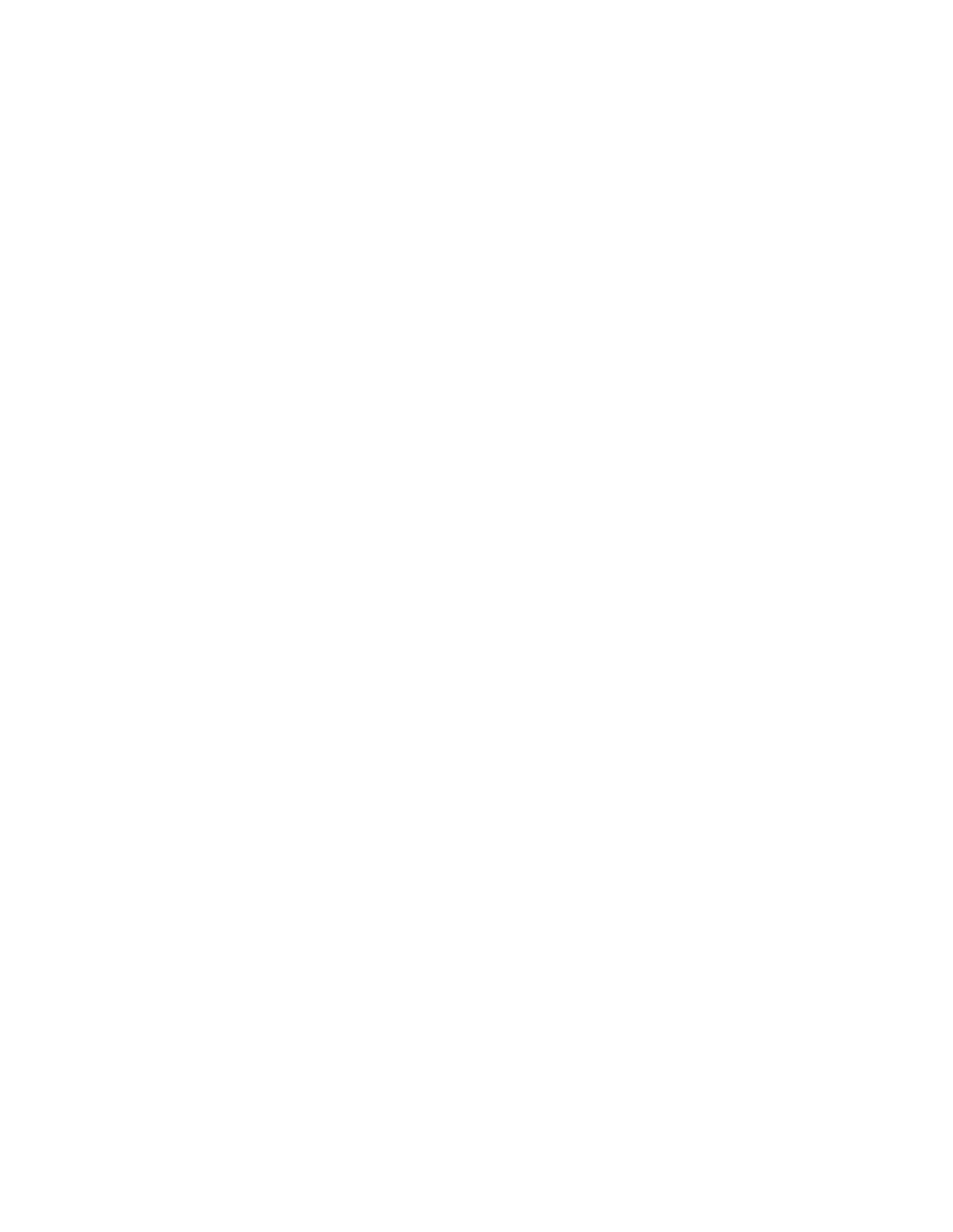### **FOREWORD**

This report includes a national and state economic forecast for calendar year (CY) 2021 through CY 2024. It also presents final General Fund/General Purpose (GF/GP) and School Aid Fund (SAF) revenue for fiscal year (FY) 2020-21 and revised revenue estimates for FY 2021-22 through FY 2023-24. Estimates reported herein will be presented to the Consensus Revenue Estimating Conference on May 20, 2022, and will be used to facilitate the consensus estimating process.

This report includes House Fiscal Agency (HFA) analyses of important factors that will affect state and national economies through the year 2024, and estimates of the Countercyclical Budget Stabilization Fund, state compliance with the Constitutional State Revenue Limit, and GF/GP and SAF year-end balances.

Jim Stansell, Senior Economist, and Benjamin Gielczyk, Associate Director, are the authors of this report. Kathryn Bateson, Administrative Assistant, prepared the report for publication.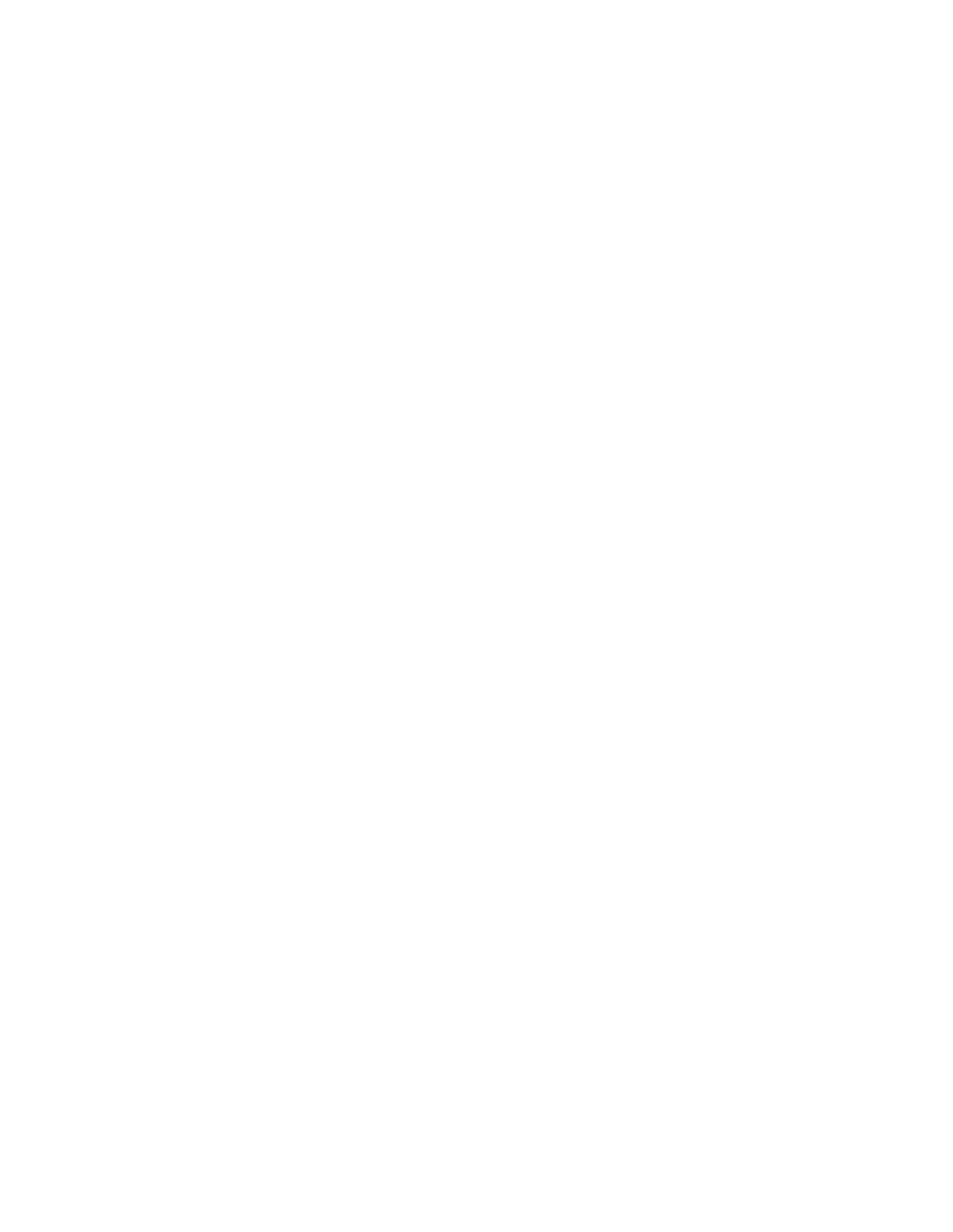### **TABLE OF CONTENTS**

| Compliance with the State Revenue Limit (Table 6 and Figure 3) 16 |  |
|-------------------------------------------------------------------|--|
|                                                                   |  |
|                                                                   |  |
|                                                                   |  |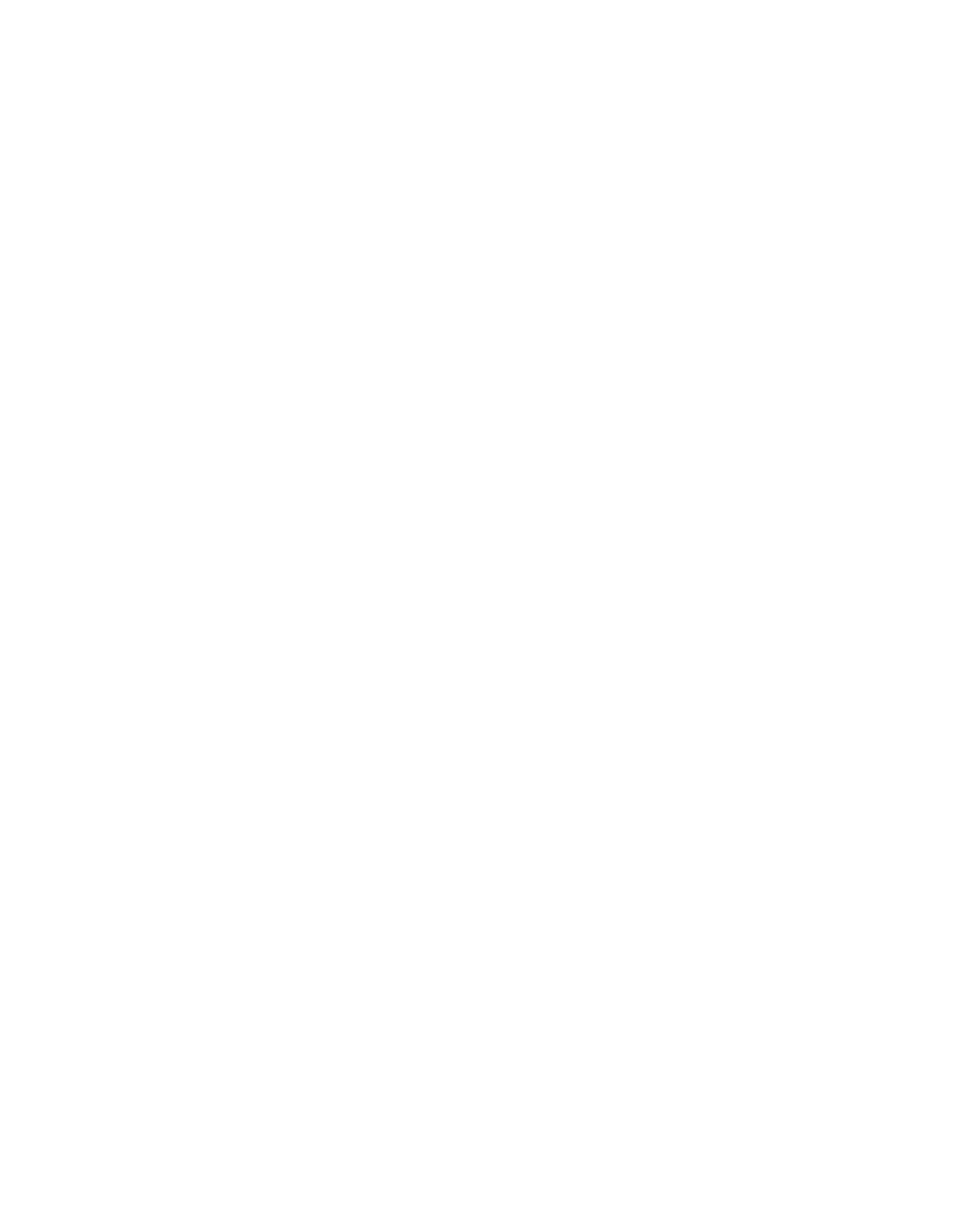

## **ECONOMIC OVERVIEW AND FORECAST**

This section presents the economic forecast used by the House Fiscal Agency (HFA) to produce its revenue forecasts for FY 2021-22 through FY 2023-24. In developing the U.S. and Michigan forecasts, key macroeconomic data such as employment, interest rates, business investment, light vehicle sales, international trade, oil prices, and consumer spending are examined with the goal of combining these variables along with others into an overall snapshot of the U.S. economy for the past year, current year, and two subsequent years. The key segments for Michigan include the automotive sector, the labor force and employment, wage and salary income, and inflation rates.

The HFA economic forecast released in January 2022 anticipated a continued recovery from the pandemic that dramatically altered the trajectories of the U.S. and Michigan economies. Even though much of the financial stimulus provided earlier in the pandemic had tapered off, the robust growth during CY 2021 was projected to continue through the forecast horizon, albeit at slowing rates.

After growing at a 6.9% rate in the fourth quarter of CY 2021 and 5.7% for the year as a whole, the initial real GDP (Gross Domestic Product) estimate for the first quarter of 2022 showed the economy declining at a 1.4% annual rate. However, one quarter does not make a trend, and real GDP growth is expected to resume in the second quarter even as the Fed continues raising interest rates to limit inflationary pressures.

The U.S. forecast in this report assumes that the economy will begin to grow at a modest rate during the final three quarters of CY 2022, and real GDP is forecast to recover to its pre-pandemic level in the second quarter. Growth begins to slow in CY 2023 and CY 2024 as labor markets tighten. The outlook for Michigan is similar in that employment growth will begin to slow after CY 2022. As a result, employment is not expected to return to prepandemic levels until late CY 2023.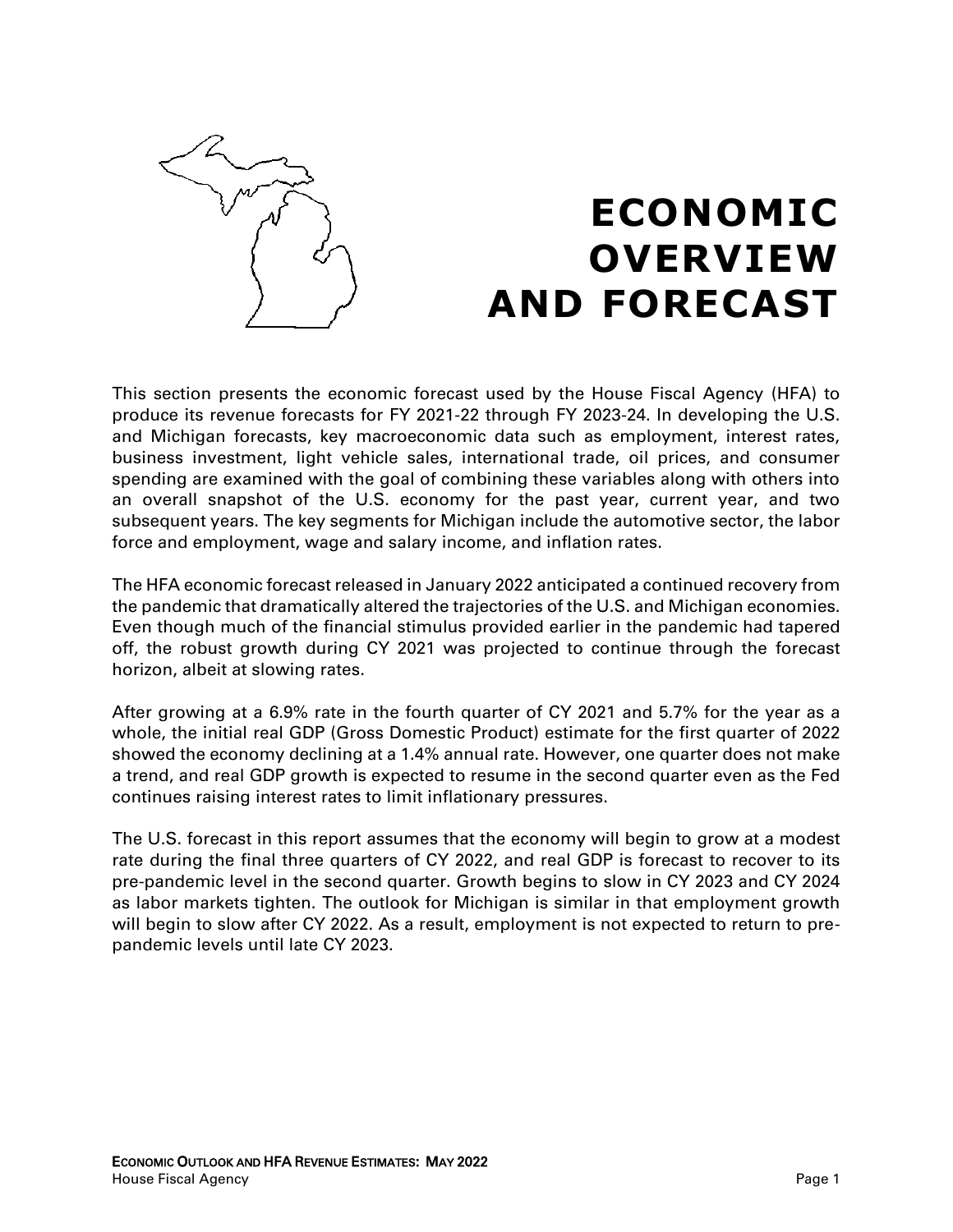### Total Wage and Salary Employment

Figure 1 shows the monthly percent change in total wage and salary employment for both the U.S. and Michigan from January 2000 through March 2022.



### U.S. Wage and Salary Employment

A 120-month span of job growth came to an end in March 2020 when employment dropped by almost 1.4 million jobs, roughly 1.1% of total wage and salary employment. This was followed by a loss of 20.8 million jobs (about 13.7% of total employment) in April as unemployment soared in response to the coronavirus and the policies designed to contain it. Modest job growth returned shortly thereafter, and by the end of CY 2021 the national economy had recovered almost 98% of the jobs lost. Total employment should eclipse the prior peak in the third quarter of CY 2022, although subsequent job growth is expected to slow as labor markets remain tight and labor force growth remains muted.

#### Michigan Wage and Salary Employment

Wage and salary employment in Michigan has followed a path similar to the national economy. Between February and April 2020, employment in Michigan fell by 23.7%. By December 2021, employment had risen by 96.3% from the April trough, and while employment growth is projected to continue, employment will not return to its prepandemic peak until the third quarter of CY 2024. As with the national economy, employment growth in Michigan will be limited by miniscule labor force growth.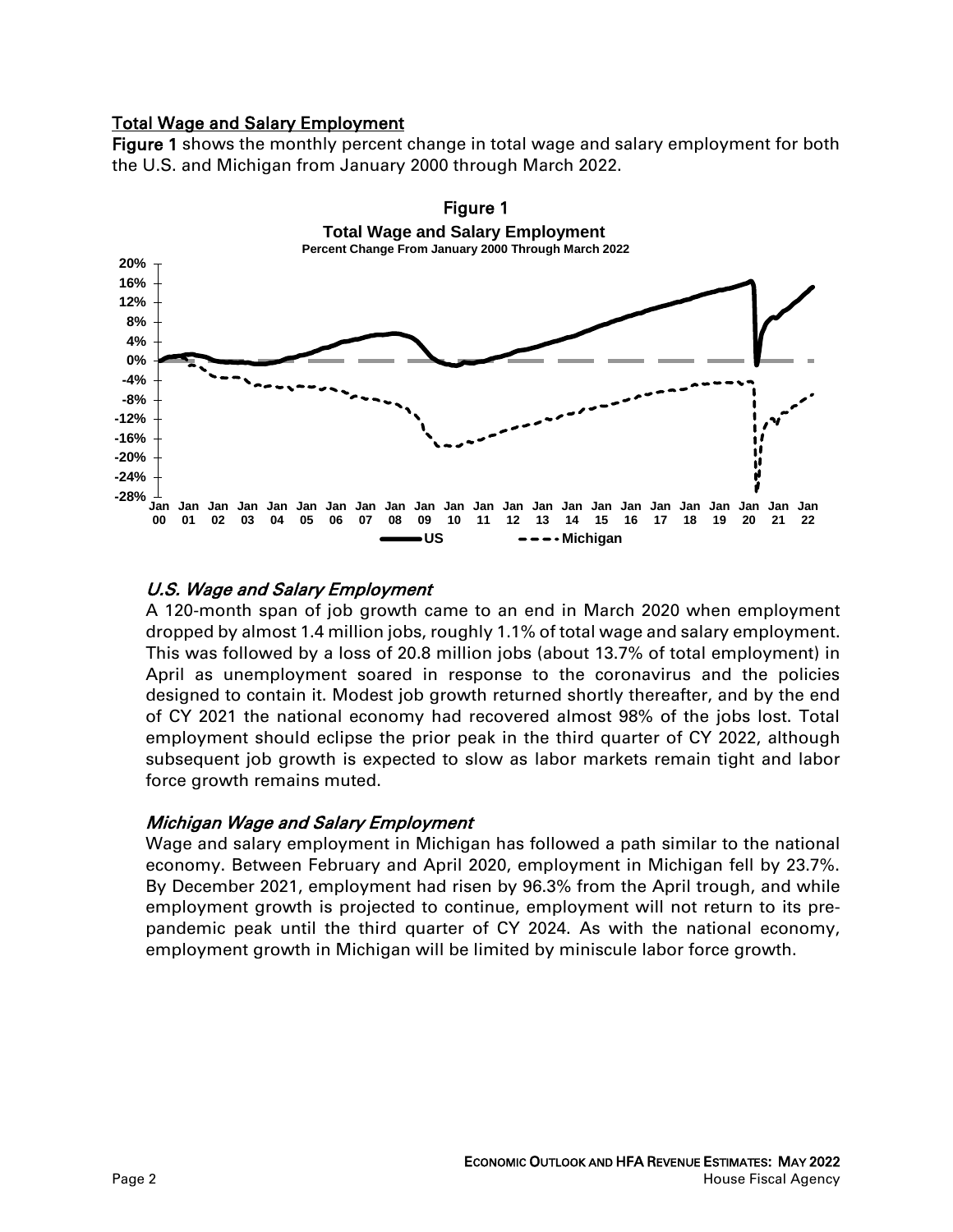### U.S. and Michigan Motor Vehicle Industry

Light motor vehicle sales totaled 14.9 million units in CY 2021, a 3.1% drop from the from the 14.5 million units sold in CY 2020. Light motor vehicle sales are forecast to total 15.3 million units in CY 2022, 16.3 million units in CY 2023, and 17.0 million units in CY 2024.

The market share of imports and transplants (vehicles with a foreign nameplate that are made in the U.S.) is expected to decline from 23.6% in CY 2021 to 20.9% by CY 2022, in part due to supply chain issues. As shown in Figure 2, the market share of the Detroit-3 auto manufacturers hovered around 40.0% through CY 2020 before dropping to 35.9% in CY 2021. It is expected to increase to 39.1% in CY 2022 before dipping to 38.4% in CY 2023 and 37.6% in CY 2024.

The level and composition of light motor vehicle sales, as well as the extent to which the domestic nameplates can retain market share, will have a direct impact on Michigan's economy. In CY 2022, the Detroit-3 auto manufacturers are expected to sell almost 6.0 million vehicles, which would translate to an 11.5% increase from CY 2021. It is estimated that the Detroit-3 sales will increase to 6.3 million vehicles in CY 2023 and 6.4 million CY 2024.



# Figure 2

### U.S. Forecast Highlights

Real GDP increased at a 5.7% rate in CY 2021 and is forecast to grow by 2.6% in CY 2022, 2.3% in CY 2023, and 2.2% in CY 2024.

Inflation, as measured by the Consumer Price Index (CPI), is forecast to increase at a rate of 7.4% in CY 2022. It is projected to slow to 3.4% in CY 2023 and 2.5% in CY 2024 as the Fed raises key interest rates to combat inflation.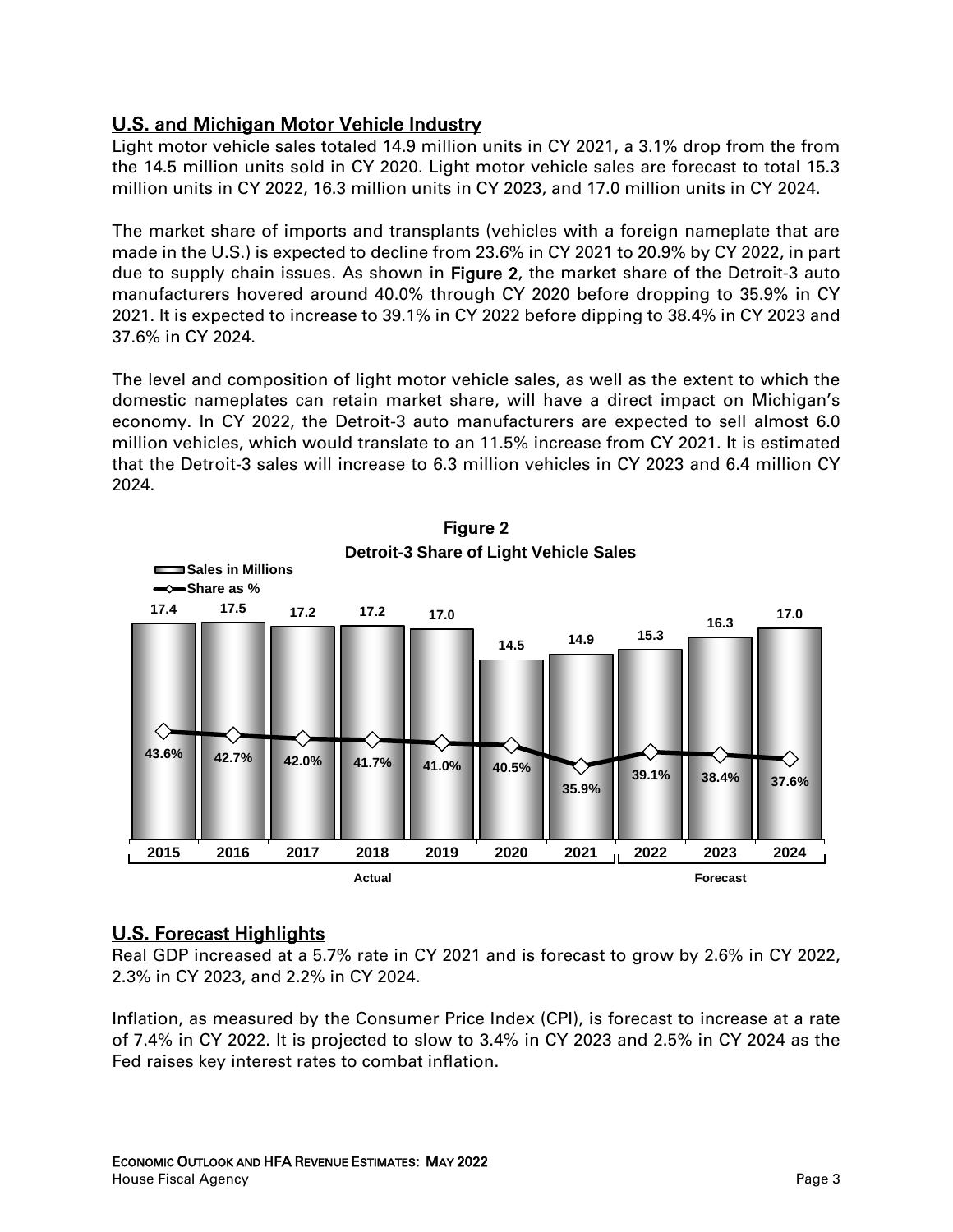Wage and salary employment growth was 2.8% in CY 2021; it is forecast to increase by 4.0% in CY 2022, 1.2% in CY 2023, and 0.3% in CY 2024.

The national unemployment rate was 5.4% in CY 2021; it is forecast to drop to 3.6% in CY 2022 before rising to 3.9% in CY 2023 and 4.1% in CY 2024.

Interest rates on three-month T-bills are expected to climb from under 0.05% in CY 2021 to 3.45% by CY 2024 as the Federal Reserve increases the federal funds rate from below 0.1% in FY 2021 to 2.97% over the next three years.

### Michigan Forecast Highlights

Michigan wage and salary employment increased by 3.9% in CY 2021; it is expected to increase by 3.8% in CY 2022, 1.8% in CY 2023, and 0.5% in CY 2024.

Michigan's unemployment rate was 5.9% in CY 2021; it is forecast to drop to 4.4% in CY 2022 before increasing slightly to in 4.5% in CY 2023 and 4.6% in CY 2024.

Michigan personal income grew by 5.2% in CY 2021; it is forecast to increase 1.3% in CY 2022, 5.3% in CY 2023, and 4.4% in CY 2024.

Michigan wage and salary income increased by 9.0% in CY 2021; it is forecast to increase 8.5% in CY 2022, 5.4% in CY 2023, and 4.0% in CY 2024.

Inflation (as measured by the Detroit Consumer Price Index) is forecast to increase 7.8% in CY 2022, 3.6% in CY 2023, and 2.4% CY 2024.

Additional details of the U.S. and Michigan forecasts are presented in Table 1 on the following page.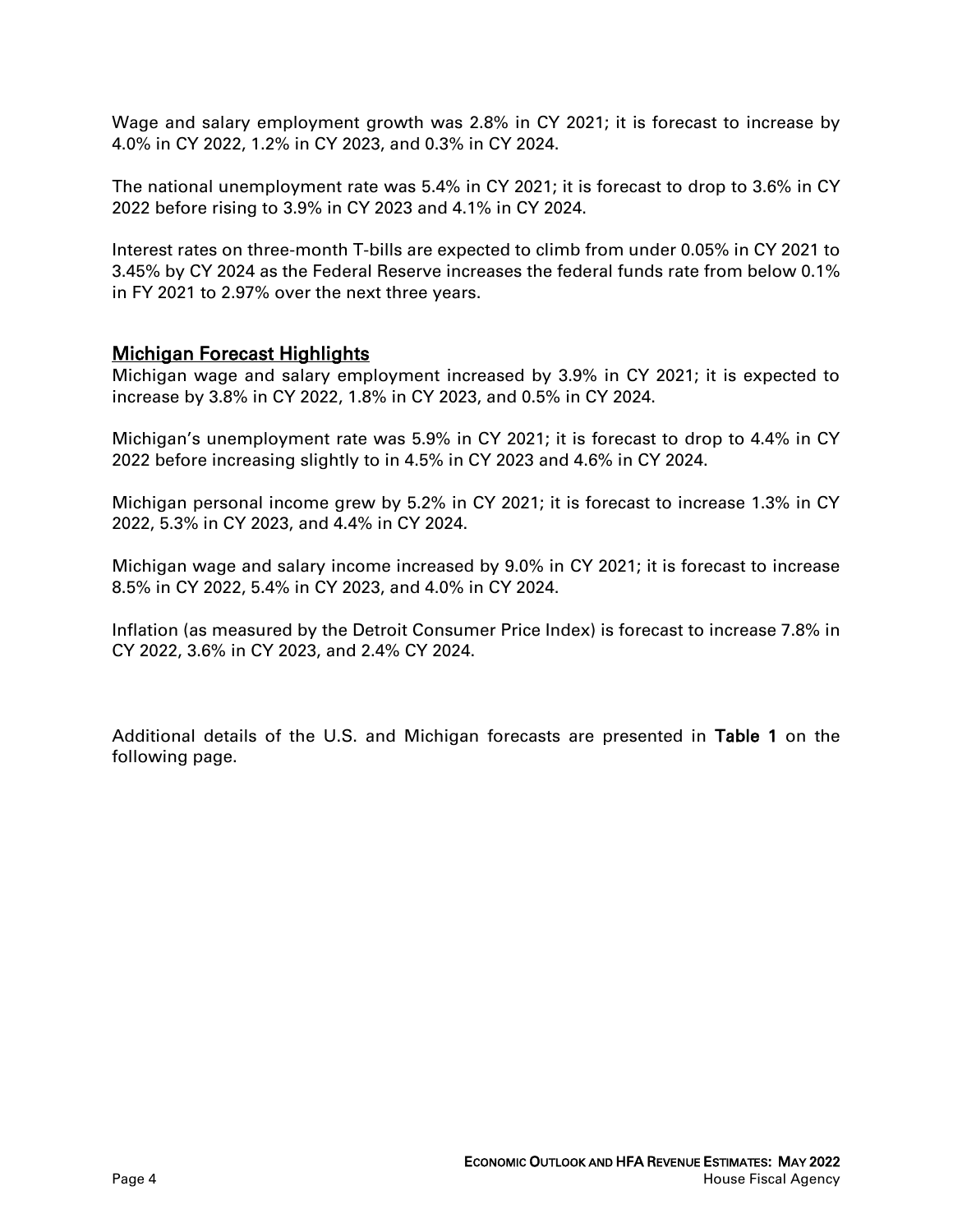### Table 1 ECONOMIC FORECAST VARIABLES

|                                                                  | Calendar<br>2020<br><u>Actual</u> | 2021       | Calendar % Change<br>from | 2022       | Calendar % Change<br>from<br>Actual Prior Year Estimated Prior Year Estimated Prior Year Estimated Prior Year | 2023       | Calendar % Change<br>from | 2024       | Calendar % Change<br>from |
|------------------------------------------------------------------|-----------------------------------|------------|---------------------------|------------|---------------------------------------------------------------------------------------------------------------|------------|---------------------------|------------|---------------------------|
| <b>United States</b>                                             |                                   |            |                           |            |                                                                                                               |            |                           |            |                           |
| <b>Real Gross Domestic Product</b><br>(Billions of 2012 dollars) | \$18,384.7                        | \$19,427.3 | 5.7%                      | \$19,924.6 | 2.6%                                                                                                          | \$20,383.6 | 2.3%                      | \$20,831.7 | 2.2%                      |
| Implicit Price Deflator GDP<br>$(2012 = 100)$                    | 113.633                           | 118.342    | 4.1%                      | 125.907    | 6.4%                                                                                                          | 130.869    | 3.9%                      | 134.099    | 2.5%                      |
| <b>Consumer Price Index</b><br>$(1982 - 84 = 100)$               | 258.811                           | 270.970    | 4.7%                      | 291.026    | 7.4%                                                                                                          | 300.936    | 3.4%                      | 308.472    | 2.5%                      |
| Consumer Price Index (FY)<br>$(1982 - 84 = 100)$                 | 258.014                           | 266.616    | 3.3%                      | 286.566    | 7.5%                                                                                                          | 298.978    | 4.3%                      | 306.665    | 2.6%                      |
| <b>Federal Funds Rate</b><br>Interest Rate (Percent)             | 0.38%                             | 0.08%      |                           | 1.09%      |                                                                                                               | 2.83%      |                           | 2.97%      |                           |
| 3-month Treasury Bills<br>Interest Rate (Percent)                | 0.36%                             | 0.04%      |                           | 1.43%      |                                                                                                               | 3.29%      |                           | 3.45%      |                           |
| 30-year Conventional Mortgage Rate<br>Interest Rate (Percent)    | 3.11%                             | 2.96%      |                           | 5.01%      |                                                                                                               | 5.21%      |                           | 5.31%      |                           |
| <b>Unemployment Rate</b><br>(Percent)                            | 8.1%                              | 5.4%       |                           | 3.6%       |                                                                                                               | 3.9%       |                           | 4.1%       |                           |
| Wage and Salary Employment<br>(Millions)                         | 142.1                             | 146.1      | 2.8%                      | 151.9      | 4.0%                                                                                                          | 153.8      | 1.2%                      | 154.2      | 0.3%                      |
| <b>Housing Starts</b><br>(Millions of units)                     | 1.397                             | 1.605      | 14.9%                     | 1.680      | 4.7%                                                                                                          | 1.606      | $(4.4\%)$                 | 1.575      | $(1.9\%)$                 |
| <b>Light Vehicle Sales</b><br>(Millions of units)                | 14.5                              | 14.9       | 3.1%                      | 15.3       | 2.5%                                                                                                          | 16.3       | 6.5%                      | 17.0       | 4.3%                      |
| Passenger Car Sales<br>(Millions of units)                       | 3.4                               | 3.3        | $(1.8\%)$                 | 3.1        | $(6.9\%)$                                                                                                     | 3.2        | 2.7%                      | 3.2        | 0.0%                      |
| Light Truck Sales<br>(Millions of units)                         | 11.1                              | 11.6       | 4.6%                      | 12.2       | 5.3%                                                                                                          | 13.1       | 7.5%                      | 13.8       | 5.3%                      |
| Import Share of Light Vehicles<br>(Percent)                      | 22.8%                             | 23.6%      |                           | 20.9%      |                                                                                                               | 20.9%      |                           | 21.2%      |                           |
| Detroit-3 Share of Light Vehicle Sales<br>(Percent)              | 40.5%                             | 35.9%      |                           | 39.1%      |                                                                                                               | 38.4%      |                           | 37.6%      |                           |
| Personal Income<br>(Billions of current dollars)                 | \$19,627.6                        | \$21,077.2 | 7.4%                      | \$21,665.4 | 2.8%                                                                                                          | \$22,834.8 | 5.4%                      | \$24,002.0 | 5.1%                      |
| <b>Michigan</b>                                                  |                                   |            |                           |            |                                                                                                               |            |                           |            |                           |
| Wage and Salary Employment<br>(Thousands)                        | 4,039.2                           | 4,196.3    | 3.9%                      | 4,355.8    | 3.8%                                                                                                          | 4,434.2    | 1.8%                      | 4,456.3    | 0.5%                      |
| <b>Transportation Equipment Employment</b><br>(Thousands)        | 163.0                             | 179.3      | 10.0%                     | 190.6      | 6.3%                                                                                                          | 195.6      | 2.7%                      | 195.8      | 0.1%                      |
| Unemployment Rate<br>(Percent)                                   | 10.0%                             | 5.9%       |                           | 4.4%       |                                                                                                               | 4.5%       |                           | 4.6%       |                           |
| Personal Income<br>(Millions of current dollars)                 | \$530,809                         | \$558,330  | 5.2%                      | \$565,601  | 1.3%                                                                                                          | \$595,578  | 5.3%                      | \$621,784  | 4.4%                      |
| <b>Real Personal Income</b><br>(Millions of 1982-84 dollars)     | \$223,409                         | \$225,282  | 0.8%                      | \$211,692  | $(6.0\%)$                                                                                                     | \$215,153  | 1.6%                      | \$219,358  | 2.0%                      |
| Wage and Salary Income<br>(Millions of current dollars)          | \$242,644                         | \$264,563  | $9.0\%$                   | \$287,049  | 8.5%                                                                                                          | \$302,603  | 5.4%                      | \$314,627  | 4.0%                      |
| Detroit Consumer Price Index<br>$(1982 - 84 = 100)$              | 237.659                           | 247.806    | 4.3%                      | 267.200    | 7.8%                                                                                                          | 276.828    | 3.6%                      | 283.483    | 2.4%                      |
| Detroit Consumer Price Index (FY)<br>$(1982 - 84 = 100)$         | 237.347                           | 244.047    | 2.8%                      | 262.864    | 7.7%                                                                                                          | 274.958    | 4.6%                      | 281.890    | 2.5%                      |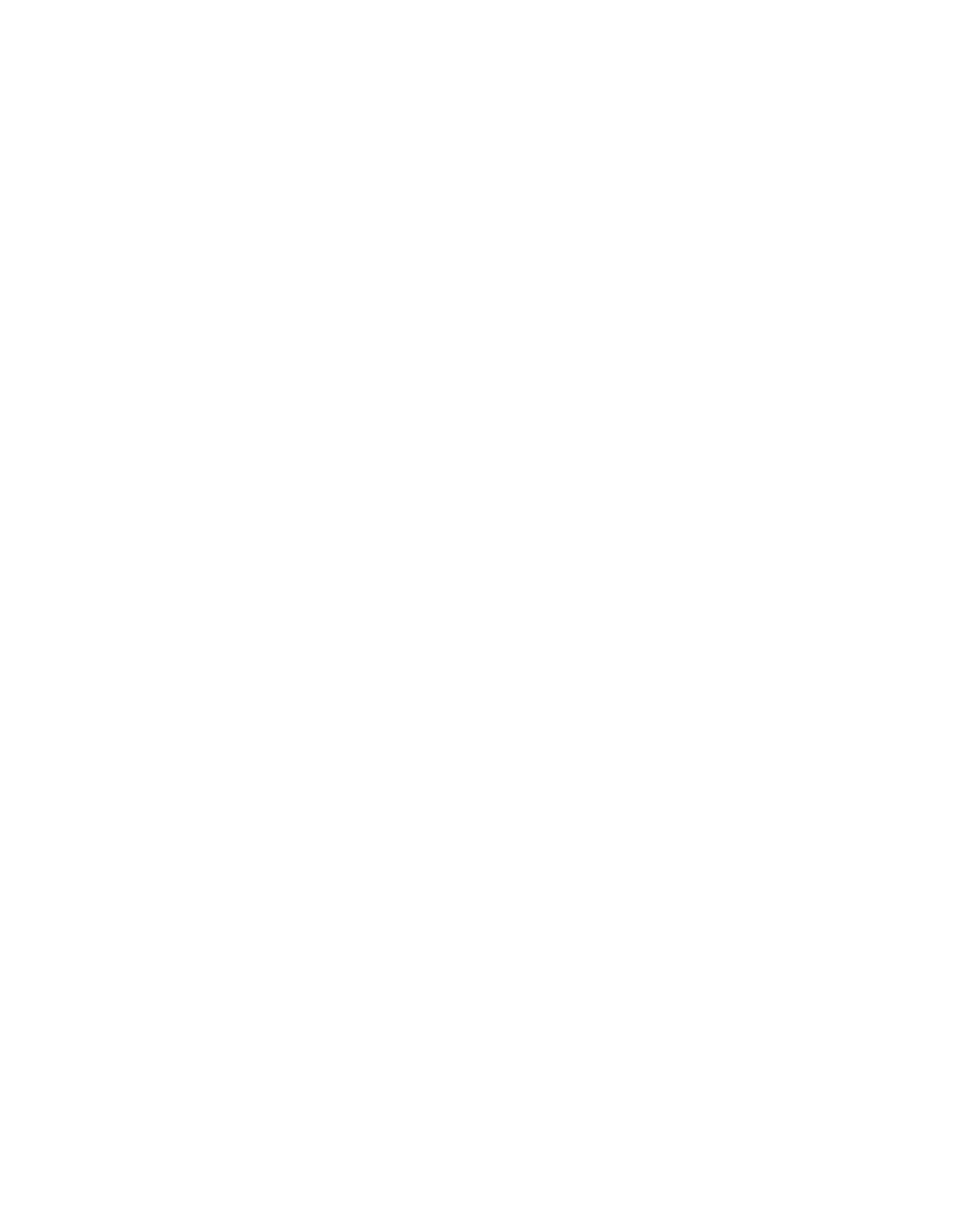

## **RISKS AND UNCERTAINTIES**

An economic forecast is based on the best information available at the time the forecast is prepared. Because information and foresight are not perfect, risks and uncertainties are inherent in any forecast, and variations in the underlying factors can exert either optimistic or pessimistic influences on the forecast. Some of the more prevalent risks are highlighted below.

### Inflation and Monetary Policy

Increasing inflation rates in recent months has led the Federal Reserve to begin monetary tightening. It is expected that the Fed will continue to raise interest rates at a moderate pace as inflation stays above the Fed's target. While the forecast assumes the Fed is successful at reducing inflation to levels closer to its target rate in the near- to medium-term, if inflation persists at levels above the Fed's target with continued monetary tightening this presents a downside risk to the forecast.

### COVID-19

The trajectory of, and response to, COVID-19 as it continues the transition from pandemic to endemic continues to be a source of risk and uncertainty for this forecast. Economic conditions have improved as Michigan and other states continue to relax or eliminate mitigation measures implemented to slow the spread of the disease. That said, future trends in the disease globally and nationally, and the potential for more contagious strains of the disease present both upside and downside risks to the forecast.

### Geopolitical Conflict and Global Economic Conditions

The Russia-Ukraine conflict, supply chain constraints, and COVID-19-related lockdowns continue to generate political and economic headwinds globally. The Russian invasion of Ukraine presents challenges on multiple fronts as countries respond politically, militarily, and economically. Oil, gas, raw materials, and other agricultural commodity prices have realized significant price increases either due to sanctions or supply disruptions. A quicker resolution to the conflict presents an upside risk, while a protracted, intensified conflict is a downside risk in the forecast.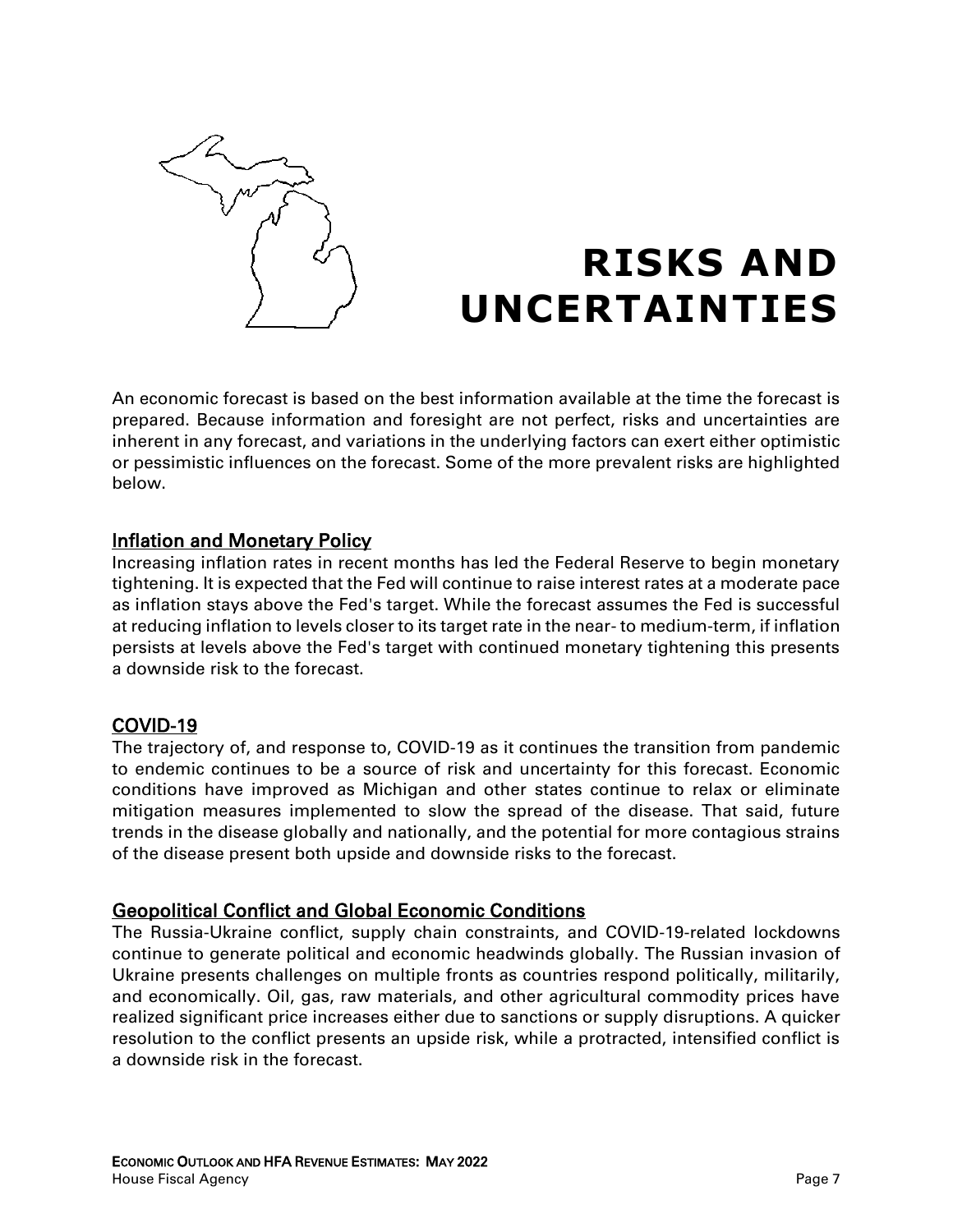COVID-19-related lockdowns in China and other pandemic-related issues continue to aggravate global supply chains. While it is anticipated that supply chain conditions continue to improve, new or prolonged issues in the supply chain present a downside risk to the forecast.

### Labor Markets

The employment picture continues to improve both nationally and in Michigan. However, labor force participation continues to be depressed compared to pre-pandemic levels. Some individuals have left the labor force permanently and others have left temporarily for a myriad of reasons, including health concerns, child care, and returning to school. As we return to some sort of post-pandemic normality we would expect to see labor force participation start to tick up. While the labor force participation rate does not reach prepandemic levels within the forecast window, the rate continues to trend upwards. However, if labor force participation stagnates it would inhibit employment growth, put upward pressure on wages and salaries, and strain already tight labor markets.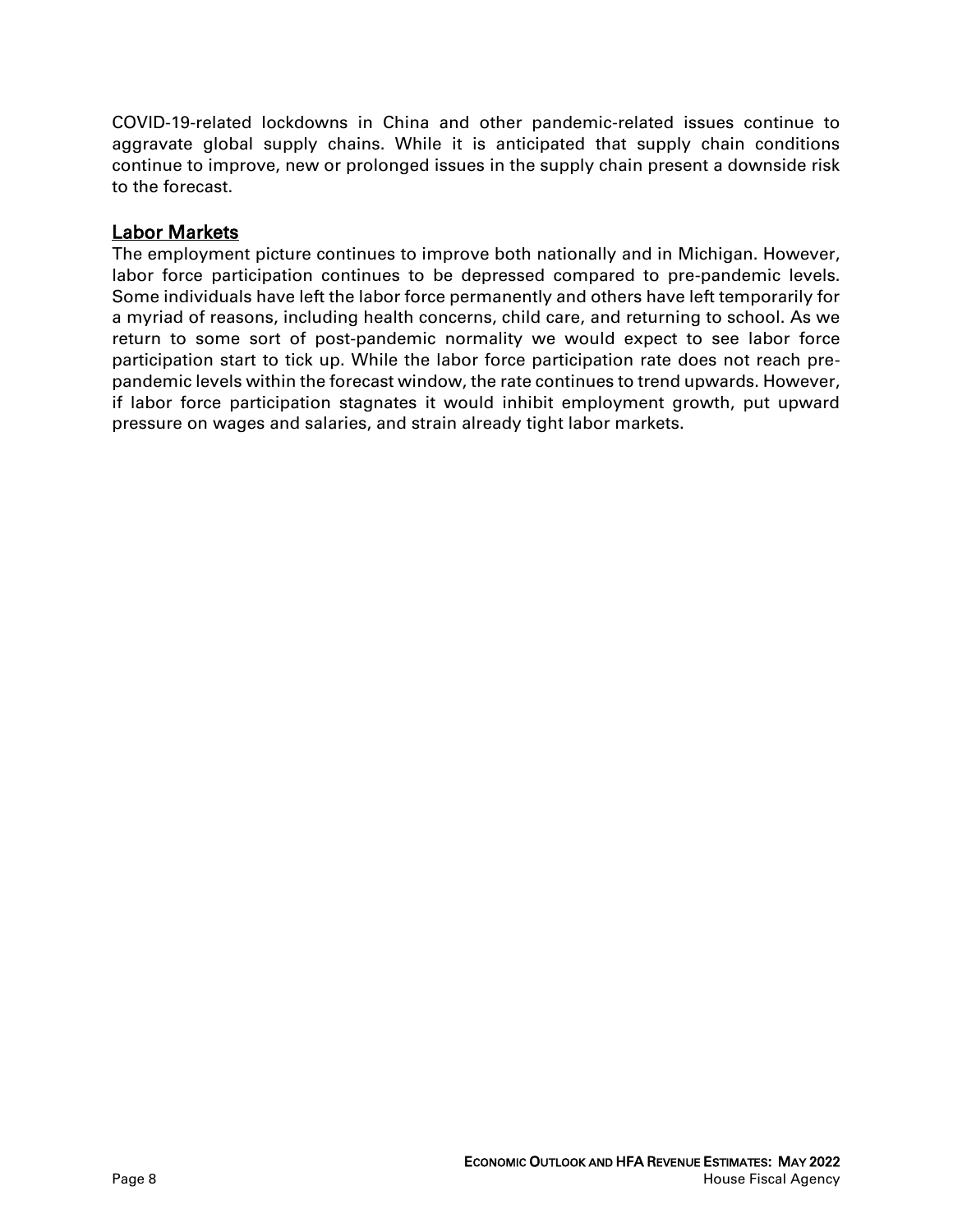

### **GF/GP AND SAF REVENUE**

Revenue estimates are based on the economic performance of the components of national and state economies discussed in the previous section. This section contains the House Fiscal Agency's May 2022 baseline and net General Fund/General Purpose (GF/GP) and School Aid Fund (SAF) estimates as well as recommended revisions from the January 2022 Consensus Revenue Estimating Conference (Table 2), detailed net GF/GP estimates (Table 3), and detailed net SAF (Table 4) estimates. Also, included in this section are estimated year-end balances for GF/GP, the SAF, and the budget stabilization fund (BSF), and the state revenue limit calculation.

### Baseline and Net GF/GP and SAF Revenue Estimates

Baseline revenue does not include the impact of partial-year policy changes or certain other policy changes that have recently been adopted. Baseline estimates are comparable across fiscal years and demonstrate the changes to state revenue that are driven by changes in the economy. The final total combined baseline GF/GP and SAF revenue was \$31,075.5 million in FY 2020-21. It is forecast to increase 6.2% in FY 2021-22 before decreasing 0.3% in FY 2022-23. A 2.0% increase is projected for FY 2023-24.

Net revenue captures the effects of all policy changes and represents actual resources available. Final total net GF/GP and SAF revenue was \$29,066.0 million in FY 2020-21, which is a 17.4% increase from FY 2019-20. It is forecast to increase 7.7% in FY 2021-22, 0.2% in FY 2022-23, and 2.3% in FY 2023-24.

Table 2 reports GF/GP and SAF revenue in terms of baseline and net revenue. It also shows the January 2022 adjusted consensus estimates and the recommended revisions to these estimates for FY 2021-22 through FY 2023-24. The January 2022 adjusted consensus estimates include the January 2022 consensus estimates plus enacted tax changes since January 2022.

The recommended revision for FY 2021-22 is an increase of \$2,780.6 million, largely due to collections of the individual income tax, sales tax and corporate income tax, all of which have remained strong. The recommended revisions for FY 2022-23 and FY 2023-24 are increases of \$2,238.2 million and \$2,238.5 million, respectively.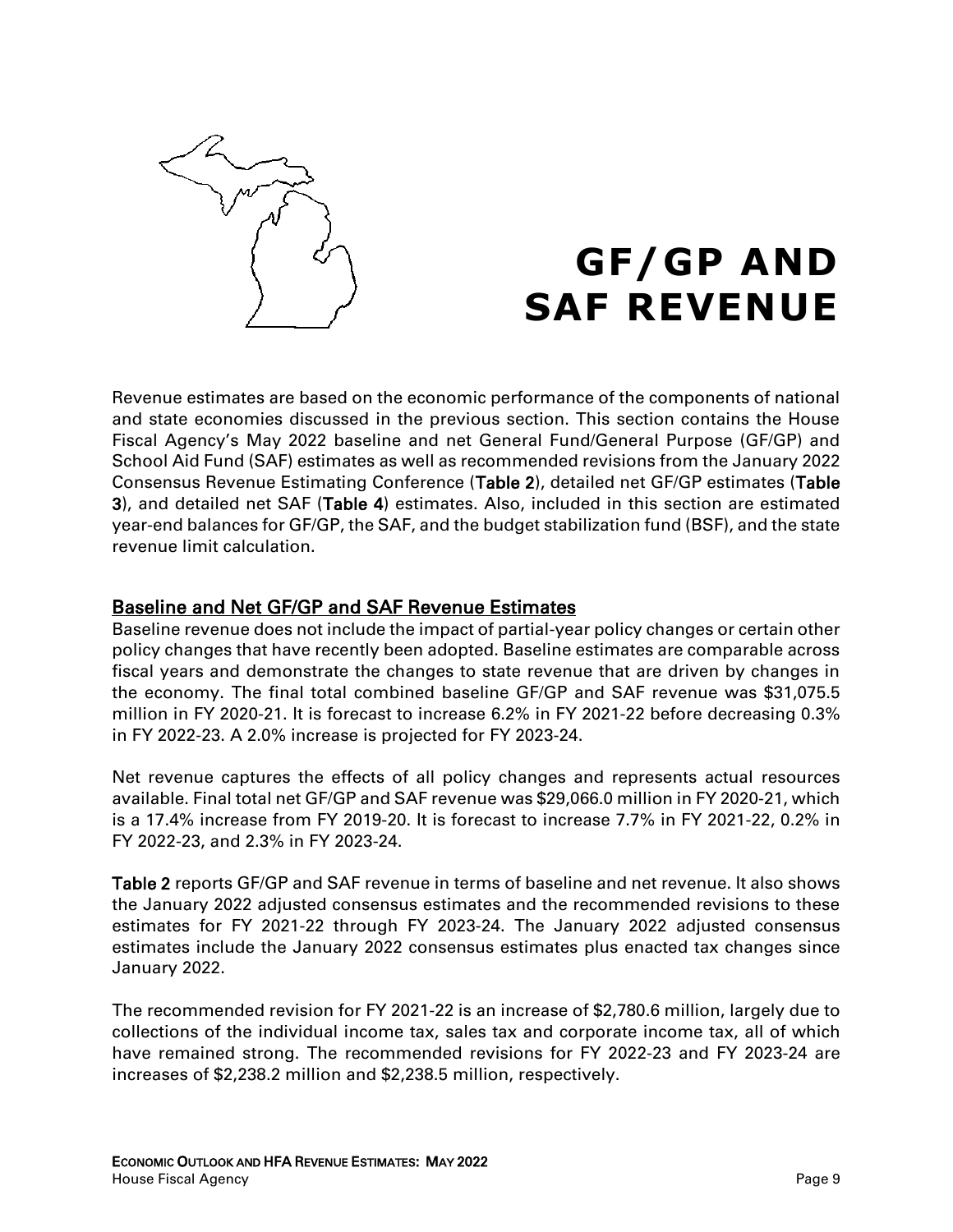### GF/GP Revenue by Source

### GF/GP Net Tax Revenue

GF/GP net tax revenue increased 20.9% to \$12,510.1 million in FY 2020-21. GF/GP tax revenue in FY 2021-22 is estimated to be \$13,521.9 million, an increase of \$1,011.8 million, and \$13,898.4 million in FY 2022-23, an increase of \$376.5 million. GF/GP tax revenue is estimated to increase 2.8% in FY 2023-24.

### Total GF/GP Net Revenue

Net GF/GP revenue includes non-tax revenue and represents the amount available to for expenditures. Final net GF/GP revenue was \$13,009.5 million in FY 2020-21; it is forecast to be \$13,921.0 million in FY 2021-22, an increase of \$911.5 million, and \$14,304.5 million in FY 2022-23, an increase of \$383.5 million. Net GF/GP revenue is estimated to increase 2.8% in FY 2023-24.

### **SAF Revenue by Source**

### Total Net SAF Revenue

Final net SAF revenue increased by 14.8% to \$16,056.5 million in FY 2020-21. Net SAF revenue is forecast to be \$17,387.5 million in FY 2021-22, an increase of \$1,331.0 million. Net SAF revenue is estimated to decline 1.8% in FY 2022-23 to \$17,072.3 million before increasing 2.0% in FY 2023-24.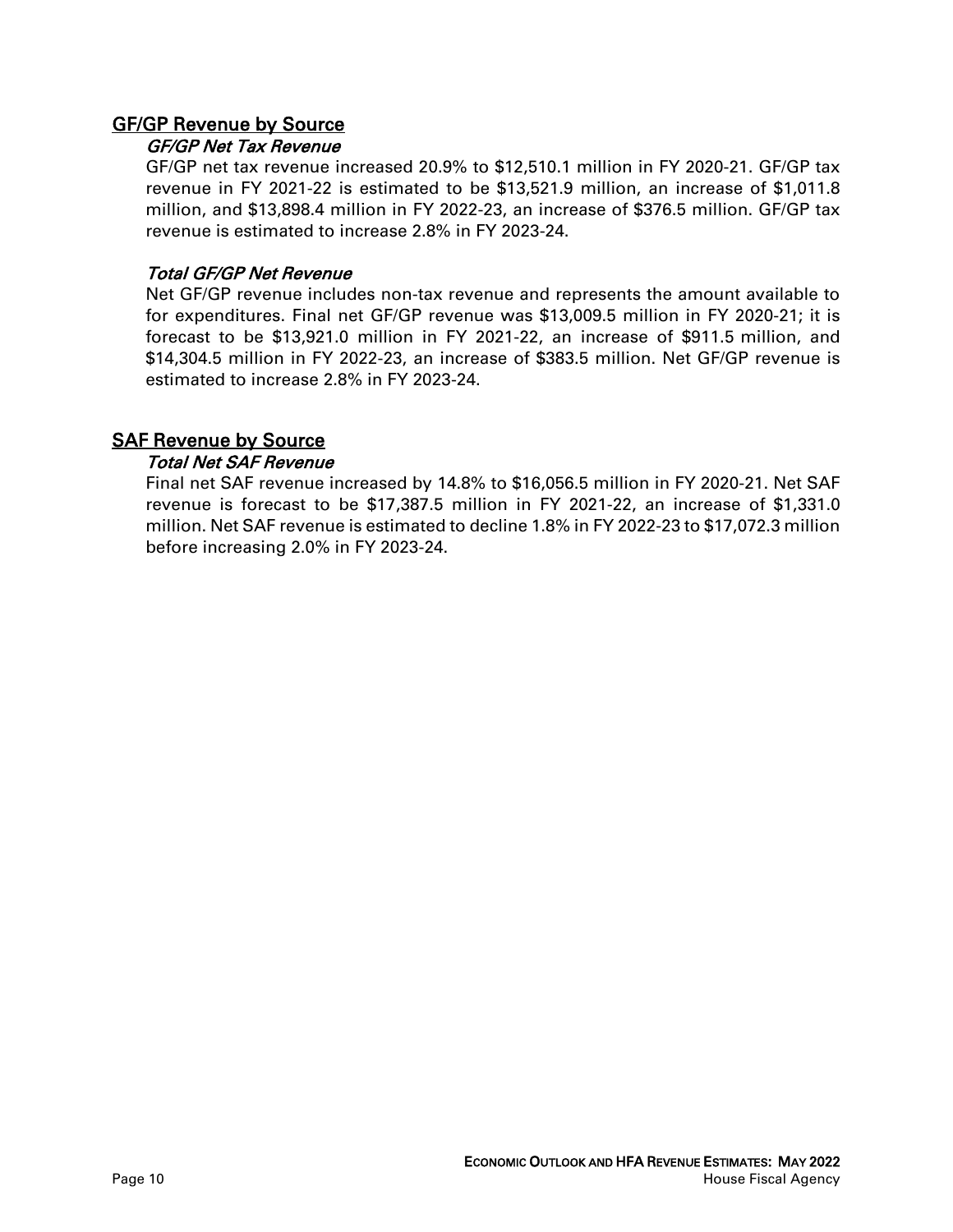|                                  |              | (WILLIOUS OF DOITALS) |                 |                 |            |            |            |
|----------------------------------|--------------|-----------------------|-----------------|-----------------|------------|------------|------------|
|                                  | <b>Final</b> | <b>HFA Est.</b>       | <b>HFA Est.</b> | <b>HFA Est.</b> | FY 2021-22 | FY 2022-23 | FY 2023-24 |
|                                  | FY 2020-21   | FY 2021-22            | FY 2022-23      | FY 2023-24      | % Change   | % Change   | % Change   |
| <b>Baseline</b>                  |              |                       |                 |                 |            |            |            |
| GF/GP                            | \$14,869.9   | \$15,682.3            | \$15,677.9      | \$15,983.7      | 5.5%       | $(0.0\%)$  | 2.0%       |
| <b>SAF</b>                       | 16,205.6     | 17,319.9              | 17,217.3        | 17,559.2        | 6.9%       | $(0.6\%)$  | $2.0\%$    |
| <b>Total</b>                     | \$31,075.5   | \$33,002.1            | \$32,895.2      | \$33,542.9      | 6.2%       | (0.3%)     | 2.0%       |
| <b>Net</b>                       |              |                       |                 |                 |            |            |            |
| GF/GP                            | \$13,009.5   | \$13,921.0            | \$14,304.5      | \$14,703.5      | 7.0%       | 2.8%       | 2.8%       |
| <b>SAF</b>                       | 16,056.5     | 17,387.5              | 17,072.3        | 17,407.1        | 8.3%       | $(1.8\%)$  | 2.0%       |
| <b>Total</b>                     | \$29,066.0   | \$31,308.5            | \$31,376.9      | \$32,110.6      | 7.7%       | 0.2%       | 2.3%       |
| January 2022 CREC (Adjusted Net) |              |                       |                 |                 |            |            |            |
| <b>Net</b>                       |              |                       |                 |                 |            |            |            |
| GF/GP                            | \$12,950.7   | \$12,449.5            | \$12,891.8      | \$13,314.0      |            |            |            |
| <b>SAF</b>                       | (1,846.7)    | (1,600.9)             | (1,398.4)       | (1,305.3)       |            |            |            |
| <b>Total</b>                     | \$11,104.0   | \$10,848.6            | \$11,493.4      | \$12,008.7      |            |            |            |
| <b>Recommended Net Revision</b>  |              |                       |                 |                 |            |            |            |
| Net                              |              |                       |                 |                 |            |            |            |
| GF/GP                            | \$58.8       | \$1,471.6             | \$1,412.7       | \$1,389.6       |            |            |            |
| <b>SAF</b>                       | 6.1          | 1,309.1               | 825.5           | 849.0           |            |            |            |
| <b>Total</b>                     | \$64.9       | \$2,780.6             | \$2,238.2       | \$2,238.5       |            |            |            |

#### Table 2 HFA MAY 2022 REVENUE ESTIMATES FOR FY 2021-22 THROUGH FY 2023-24 (Millions of Dollars)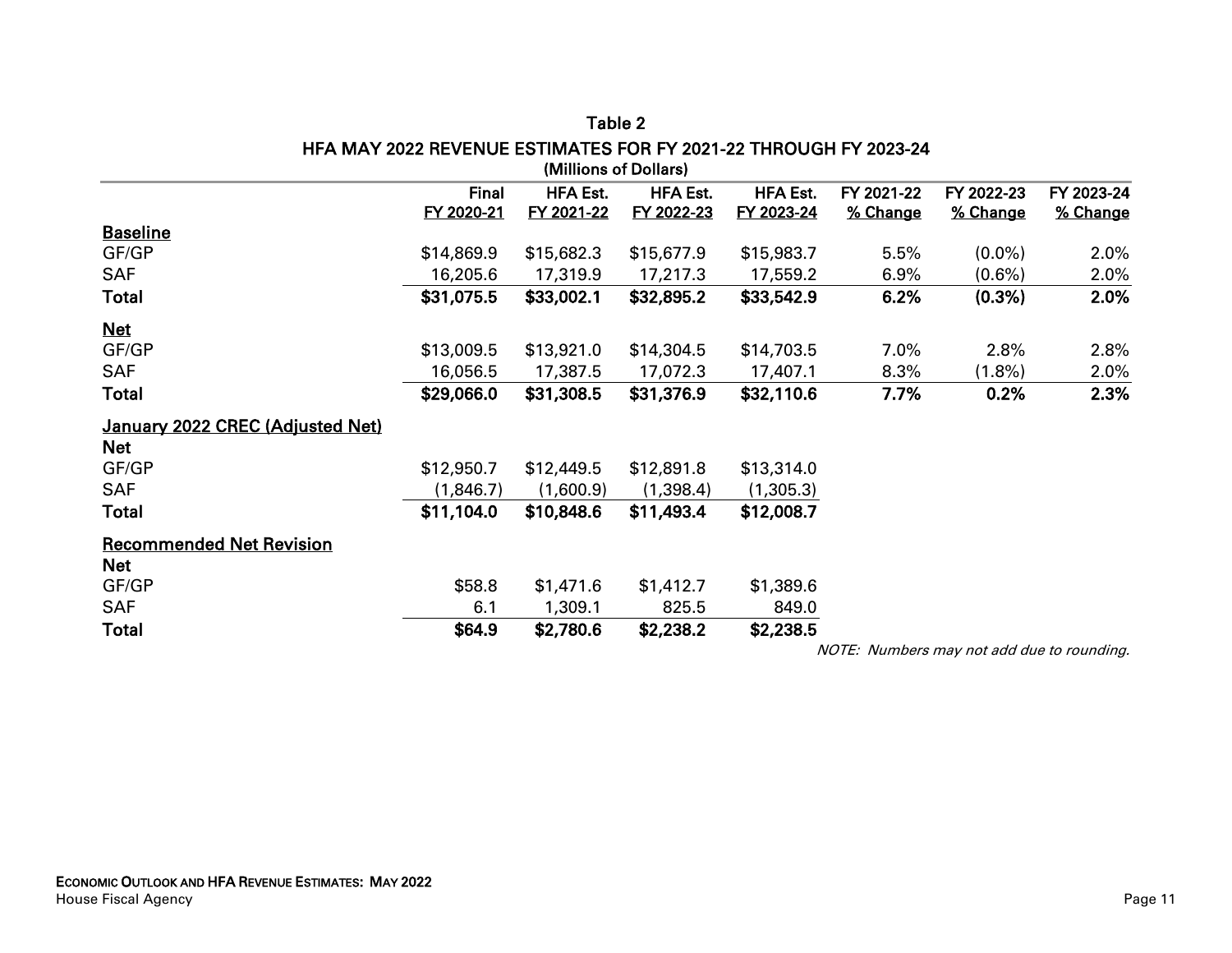|                                | Final<br><b>HFA Est.</b><br><b>HFA Est.</b><br><b>HFA Est.</b><br>FY 2021-22 |            |            | FY 2022-23 |           | FY 2023-24         |         |                           |         |                    |
|--------------------------------|------------------------------------------------------------------------------|------------|------------|------------|-----------|--------------------|---------|---------------------------|---------|--------------------|
|                                | FY 2020-21                                                                   | FY 2021-22 | FY 2022-23 | FY 2023-24 |           | \$ Change % Change |         | <b>\$ Change % Change</b> |         | \$ Change % Change |
| Income Tax                     | \$7,713.5                                                                    | \$8,500.6  | \$9,067.3  | \$9,323.4  | \$787.1   | 10.2%              | \$566.6 | 6.7%                      | \$256.1 | 2.8%               |
| <b>Sales Tax</b>               | 1,470.7                                                                      | 1,593.5    | 1,514.3    | 1,538.6    | 122.8     | 8.3%               | (79.2)  | $(5.0\%)$                 | 24.2    | 1.6%               |
| Use Tax                        | 1,255.5                                                                      | 1,236.2    | 1,222.8    | 1,229.1    | (19.3)    | $(1.5\%)$          | (13.4)  | $(1.1\%)$                 | 6.3     | 0.5%               |
| <b>Michigan Business Tax</b>   | (490.5)                                                                      | (594.3)    | (527.6)    | (519.3)    | (103.8)   | 21.2%              | 66.7    | $(11.2\%)$                | 8.3     | $(1.6\%)$          |
| Corporate Income Tax           | 1,701.7                                                                      | 1,910.9    | 1,732.4    | 1,812.2    | 209.2     | 12.3%              | (178.5) | $(9.3\%)$                 | 79.8    | 4.6%               |
| Insurance                      | 354.8                                                                        | 390.0      | 395.0      | 405.0      | 35.2      | 9.9%               | 5.0     | 1.3%                      | 10.0    | 2.5%               |
| <b>Other GF/GP Taxes</b>       | 504.4                                                                        | 485.0      | 494.2      | 502.5      | (19.4)    | $(3.8\%)$          | 9.2     | 1.9%                      | 8.2     | 1.7%               |
| <b>GF/GP Net Tax Revenue</b>   | \$12,510.1                                                                   | \$13,521.9 | \$13,898.4 | \$14,291.4 | \$1,011.8 | 8.1%               | \$376.5 | 2.8%                      | \$393.0 | 2.8%               |
| Non-Tax Revenue                | 499.4                                                                        | 399.1      | 406.1      | 412.1      | (100.3)   | $(20.1\%)$         | 7.0     | 1.8%                      | 6.0     | 1.5%               |
| <b>Total GF/GP Net Revenue</b> | \$13,009.5                                                                   | \$13,921.0 | \$14,304.5 | \$14,703.5 | \$911.5   | 7.0%               | \$383.5 | 2.8%                      | \$399.0 | 2.8%               |

Table 3 GF/GP NET REVENUE ESTIMATES AND CHANGE FROM THE PREVIOUS FISCAL YEARS (Millions of Dollars)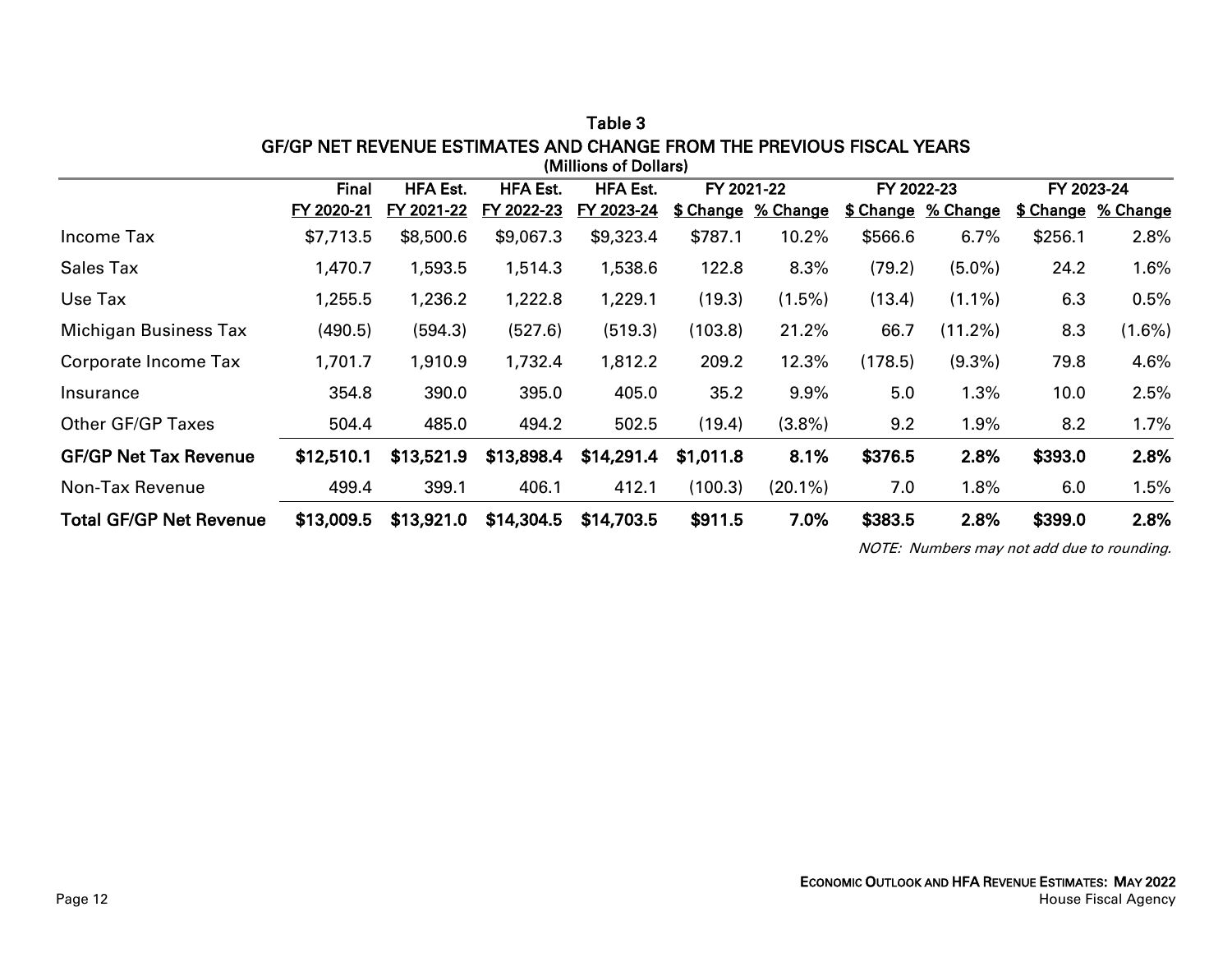|                                 | Final<br><b>HFA Est.</b><br><b>HFA Est.</b><br><b>HFA Est.</b><br>FY 2021-22 |            |            |            | FY 2022-23 |                           | FY 2023-24 |                    |         |                           |
|---------------------------------|------------------------------------------------------------------------------|------------|------------|------------|------------|---------------------------|------------|--------------------|---------|---------------------------|
|                                 | FY 2020-21                                                                   | FY 2021-22 | FY 2022-23 | FY 2023-24 |            | <b>\$ Change % Change</b> |            | \$ Change % Change |         | <b>\$ Change % Change</b> |
| <b>Sales Tax</b>                | \$6,857.6                                                                    | \$7,695.3  | \$7,333.4  | \$7,451.8  | \$837.7    | 12.2%                     | (\$361.9)  | $(4.7\%)$          | \$118.4 | 1.6%                      |
| Use Tax                         | 876.1                                                                        | 881.5      | 888.2      | 898.2      | 5.4        | 0.6%                      | 6.7        | 0.8%               | 10.0    | 1.1%                      |
| Income Tax                      | 3,458.3                                                                      | 3,891.4    | 3,763.1    | 3,833.6    | 433.1      | 12.5%                     | (128.2)    | $(3.3\%)$          | 70.4    | 1.9%                      |
| <b>State Education Tax</b>      | 2,256.4                                                                      | 2,385.0    | 2,549.9    | 2,689.9    | 128.6      | 5.7%                      | 164.9      | 6.9%               | 140.0   | 5.5%                      |
| Lottery/Casinos                 | 1,510.4                                                                      | 1,380.0    | 1,375.0    | 1,370.0    | (130.4)    | $(8.6\%)$                 | (5.0)      | $(0.4\%)$          | (5.0)   | $(0.4\%)$                 |
| <b>Tobacco Tax</b>              | 322.0                                                                        | 297.0      | 292.7      | 288.5      | (25.0)     | $(7.8\%)$                 | (4.2)      | $(1.4\%)$          | (4.2)   | $(1.4\%)$                 |
| <b>Real Estate Transfer Tax</b> | 490.3                                                                        | 535.0      | 525.0      | 515.0      | 44.7       | 9.1%                      | (10.0)     | $(1.9\%)$          | (10.0)  | $(1.9\%)$                 |
| <b>Other Taxes</b>              | 285.4                                                                        | 322.4      | 345.0      | 360.1      | 36.9       | 12.9%                     | 22.6       | 7.0%               | 15.1    | 4.4%                      |
| <b>Total SAF Net Revenue</b>    | \$16,056.5                                                                   | \$17,387.5 | \$17,072.3 | \$17,407.1 | \$1,331.0  | 8.3%                      | (\$315.2)  | $(1.8\%)$          | \$334.7 | 2.0%                      |

Table 4 SCHOOL AID FUND NET REVENUE ESTIMATES AND CHANGE FROM THE PREVIOUS FISCAL YEARS (Millions of Dollars)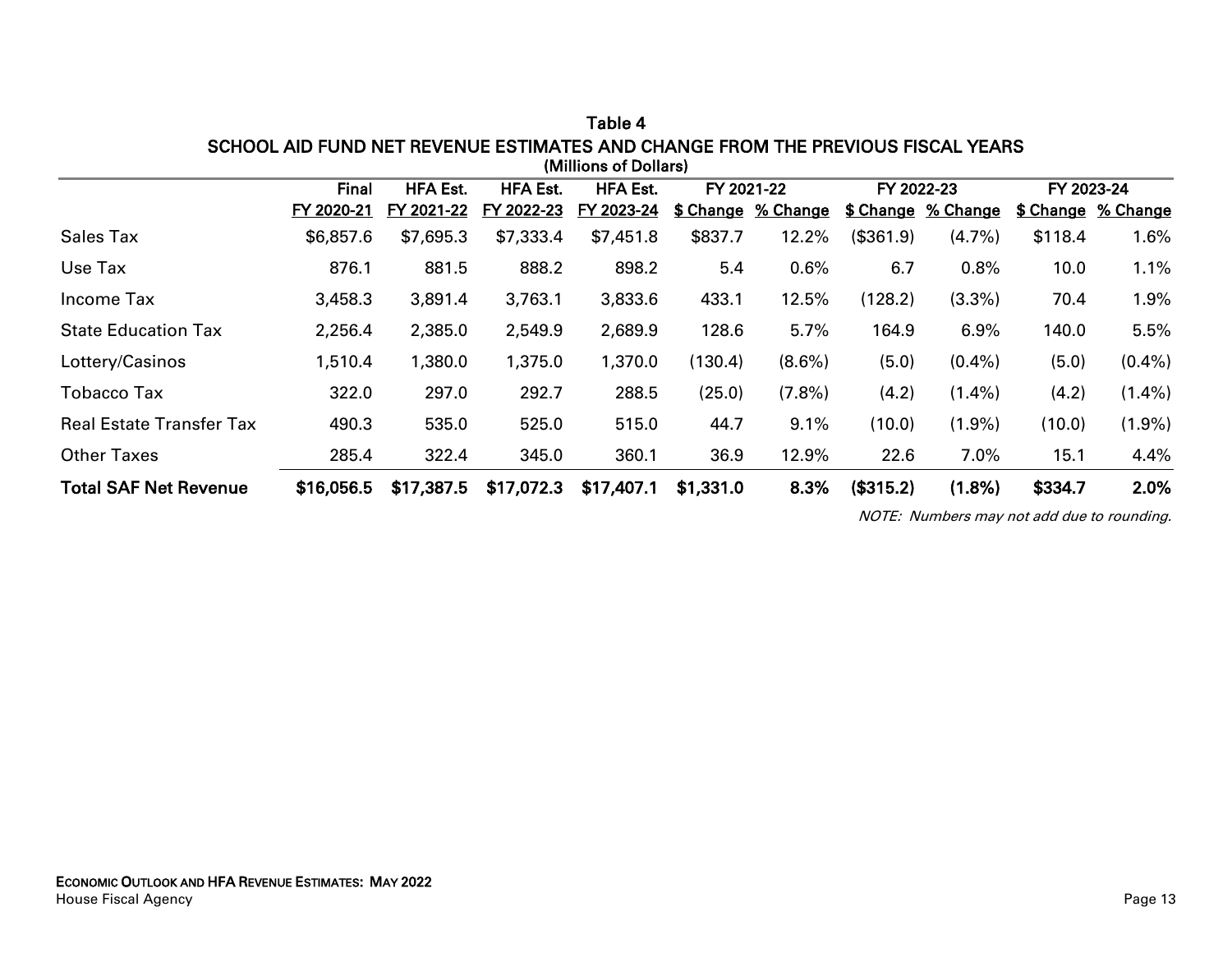### BSF Year-End Balance

The Counter-Cyclical Budget and Economic Stabilization Fund (BSF), the state's rainy day fund, is a reserve of cash to contribute to or withdraw from throughout economic and budget cycles. A statutory BSF trigger calculation – based on Michigan personal income less transfer payments adjusted for inflation and actual or net GF/GP revenue – indicates whether a pay-in (deposit) is recommended. Under the provisions of 2018 PA 613, a payout (withdrawal) of up to 25% of the prior year ending BSF balance would be indicated if personal income growth is negative. In either case, the recommendation is statutory; it cannot mandate an appropriation, and 2018 PA 613 specifies that a legislative appropriation is required for transfers both into and out of the fund.

In addition to the BSF calculation, 2014 PA 186 amended the Michigan Trust Fund Act to require annual \$17.5 million deposits of tobacco settlement revenue to the BSF from FY 2014-15 through FY 2034-35. Table 5 provides details on deposits, withdrawals, interest earnings, and the year-end balance from FY 1990-91 through FY 2023-24. Estimates include the impact of 2014 PA 186 amended the Michigan Trust Fund Act to require annual \$17.5 million deposits of tobacco settlement revenue to the BSF from FY 2014-15 through FY 2034-35.

After an appropriated pay-out of \$350.0 million, the BSF ending fund balance at the end of FY 2019-20 was \$829.3 million. The balance increased to \$1,382.8 million after appropriations of \$35.0 million and \$500 million in FY 2020-21.

Although the statutory BSF trigger calculation, based on Michigan personal income less transfer payments adjusted for inflation and actual (or net) GF/GP revenue indicated a pay in of \$36.8 million for FY 2021-22, no deposit was appropriated. No other pay-ins (other than the required \$17.5 million already identified) would be indicated for FY 2022-23 or FY 2023-24.

Because inflation-adjusted personal income is projected to decline between CY 2021 and CY 2022, a pay-out of up to \$345.7 million would be suggested. However, because pay-ins and pay-outs require an appropriation, no pay-out is assumed.

After adjusting for the required \$17.5 million deposits and estimated interest earnings, the year-end balance is projected at \$1,413.5 million for FY 2021-22, \$1,476.8 million for FY 2022-23, and \$1,549.2 million for FY 2023-24.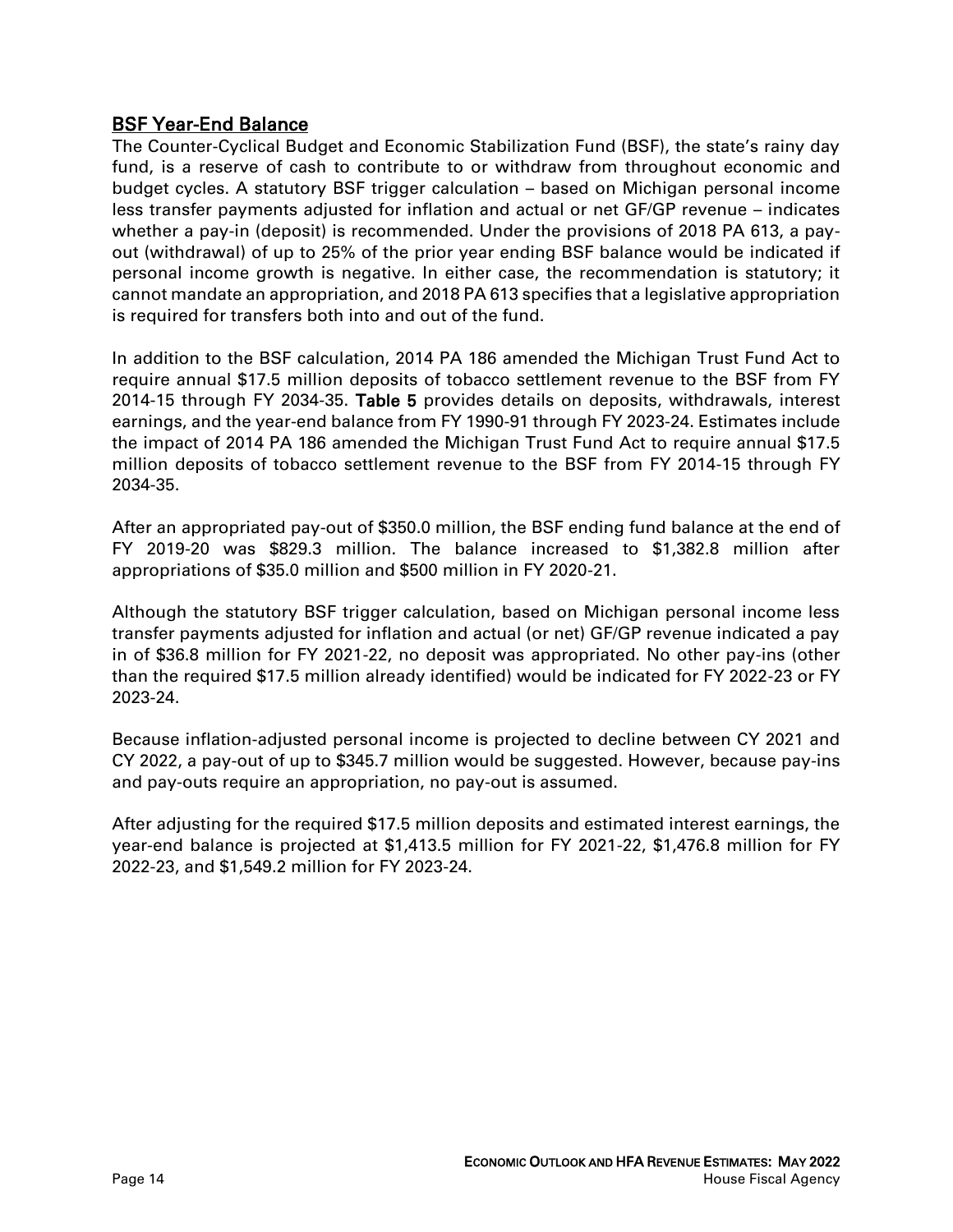| <b>Fiscal Year</b> | <b>Deposits</b> | <b>Withdrawals</b> | <b>Interest Earned</b> | <b>Balance</b> |
|--------------------|-----------------|--------------------|------------------------|----------------|
| 1990-91            | \$0.0           | \$230.0            | \$27.1                 | \$182.2        |
| 1991-92            | \$0.0           | \$170.1            | \$8.1                  | \$20.1         |
| 1992-93            | \$282.6         | \$0.0              | \$0.7                  | \$303.4        |
| 1993-94            | \$460.2         | \$0.0              | \$11.9                 | \$775.5        |
| 1994-95            | \$260.1         | \$90.4             | \$57.7                 | \$1,003.0      |
| 1995-96            | \$91.3          | \$0.0              | \$59.2                 | \$1,153.6      |
| 1996-97            | \$0.0           | \$69.0             | \$67.8                 | \$1,152.4      |
| 1997-98            | \$0.0           | \$212.0            | \$60.1                 | \$1,000.5      |
| 1998-99            | \$244.4         | \$73.7             | \$51.2                 | \$1,222.5      |
| 1999-2000          | \$100.0         | \$132.0            | \$73.9                 | \$1,264.4      |
| 2000-01            | \$0.0           | \$337.0            | \$66.7                 | \$994.2        |
| 2001-02            | \$0.0           | \$869.8            | \$20.8                 | \$145.2        |
| 2002-03            | \$0.0           | \$156.1            | \$10.9                 | \$0.0          |
| 2003-04            | \$81.3          | \$0.0              | \$0.0                  | \$81.3         |
| 2004-05            | \$0.0           | \$81.3             | \$2.0                  | \$2.0          |
| 2005-06            | \$0.0           | \$0.0              | \$0.0                  | \$2.0          |
| 2006-07            | \$0.0           | \$0.0              | \$0.1                  | \$2.1          |
| 2007-08            | \$0.0           | \$0.0              | \$0.1                  | \$2.2          |
| 2008-09            | \$0.0           | \$0.0              | \$0.0                  | \$2.2          |
| 2009-10            | \$0.0           | \$0.0              | \$0.0                  | \$2.2          |
| 2010-11            | \$0.0           | \$0.0              | \$0.0                  | \$2.2          |
| 2011-12            | \$362.7         | \$0.0              | \$0.2                  | \$365.1        |
| 2012-13            | \$140.0         | \$0.0              | \$0.5                  | \$505.6        |
| 2013-14            | \$75.0          | \$194.8            | \$0.4                  | \$386.2        |
| 2014-15            | \$111.6         | \$0.0              | \$0.3                  | \$498.1        |
| 2015-16            | \$112.5         | \$0.0              | \$1.7                  | \$612.4        |
| 2016-17            | \$92.5          | \$0.0              | \$5.1                  | \$710.0        |
| 2017-18            | \$282.5         | \$0.0              | \$13.5                 | \$1,006.0      |
| 2018-19            | \$117.5         | \$0.0              | \$25.1                 | \$1,148.6      |
| 2019-20            | \$17.5          | \$350.0            | \$13.2                 | \$829.3        |
| 2020-21            | \$552.5         | \$0.0              | \$1.0                  | \$1,382.8      |
| 2021-22*           | \$17.5          | \$0.0              | \$13.2                 | \$1,413.5      |
| 2022-23*           | \$17.5          | \$0.0              | \$45.7                 | \$1,476.8      |
| 2023-24*           | \$17.5          | \$0.0              | \$54.9                 | \$1,549.2      |

#### Table 5 BUDGET STABILIZATION FUND HISTORY (Millions of Dollars)

\* HFA estimates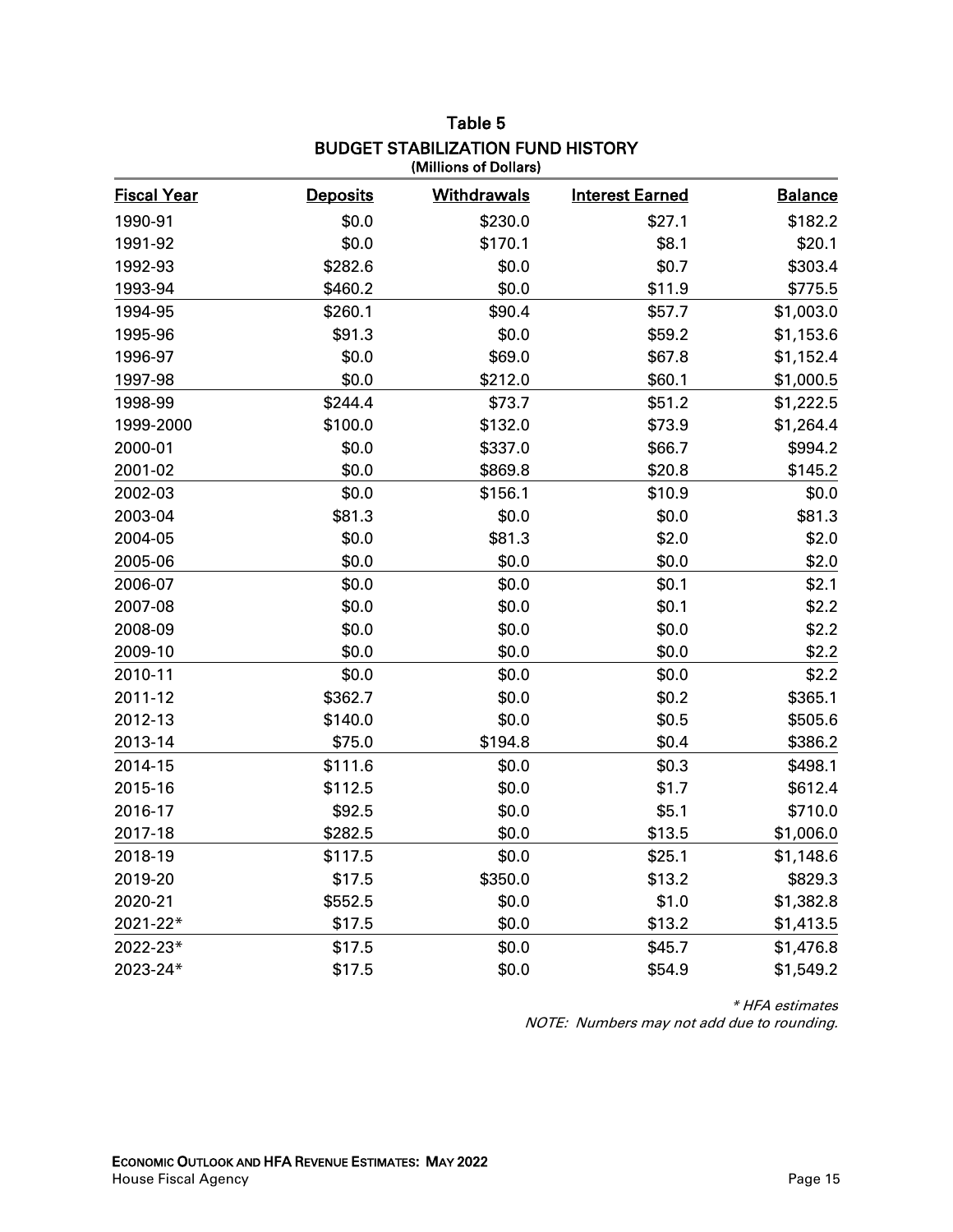### Compliance with the State Revenue Limit

Article IX, Section 26 of the 1963 Michigan Constitution, which was approved by a vote of the people in 1978, sets a limit on the amount of revenue collected by the state in any fiscal year. As provided for in the Constitution, the revenue limit is calculated as 9.49% of total state personal income (which is the broadest measure of state economic activity) in the previous full calendar year prior to the fiscal year in which the revenues are measured.

The revenue to be considered in the revenue limit includes not only state taxes, but also fees, licenses, and interest earned. Federal aid is not included in the revenue limit calculation. Article IX, Section 26 of the 1963 Michigan Constitution provides that:

. . . For any fiscal year in the event that Total State Revenues exceed the limit established in this section by 1% or more, the excess revenues shall be refunded pro rata based on the liability reported on the Michigan income tax and single business tax (or its successor tax or taxes) annual returns filed following the close of such fiscal year. If the excess is less than 1%, this excess may be transferred to the State Budget Stabilization Fund . . . .

Furthermore, limit established in Section 26 by Article IX, Section 28 prohibits the state from spending any current-year revenue in excess of that amount.

As shown in Table 6 and Figure 3, the FY 2020-21 revenue limit calculation estimates state revenue collections at \$7.8 billion below the revenue limit. State revenue is estimated to be below the limit by \$8.8 billion for FY 2021-22, \$11.1 billion for FY 2022-23, and \$10.8 billion for FY 2023-24.

Table 6

| <b>COMPLIANCE WITH THE STATE REVENUE LIMIT</b><br>(Millions of Dollars)                                                                                                   |            |            |            |            |  |  |  |  |  |
|---------------------------------------------------------------------------------------------------------------------------------------------------------------------------|------------|------------|------------|------------|--|--|--|--|--|
| <b>Estimated</b><br><b>Estimated</b><br><b>Estimated</b><br><b>Estimated</b><br><b>Revenue Limit Calculations</b><br>FY 2020-21<br>FY 2021-22<br>FY 2022-23<br>FY 2023-24 |            |            |            |            |  |  |  |  |  |
| Personal Income                                                                                                                                                           |            |            |            |            |  |  |  |  |  |
| Calendar Year                                                                                                                                                             | CY 2019    | CY 2020    | CY 2021    | CY 2022    |  |  |  |  |  |
| Amount                                                                                                                                                                    | \$492,022  | \$530,809  | \$558,330  | \$565,601  |  |  |  |  |  |
| X Limit Ratio                                                                                                                                                             | 9.49%      | 9.49%      | 9.49%      | 9.49%      |  |  |  |  |  |
| <b>State Revenue Limit</b>                                                                                                                                                | \$46,692.9 | \$50,373.7 | \$52,985.5 | \$53,675.6 |  |  |  |  |  |
| <b>Total Revenue Subject to</b><br>Revenue Limit                                                                                                                          | \$38,878.3 | \$41,547.6 | \$41,866.7 | \$42,872.0 |  |  |  |  |  |
| <b>Amount Under (Over)</b><br><b>State Revenue Limit</b>                                                                                                                  | \$7,814.6  | \$8,826.2  | \$11,118.7 | \$10,803.6 |  |  |  |  |  |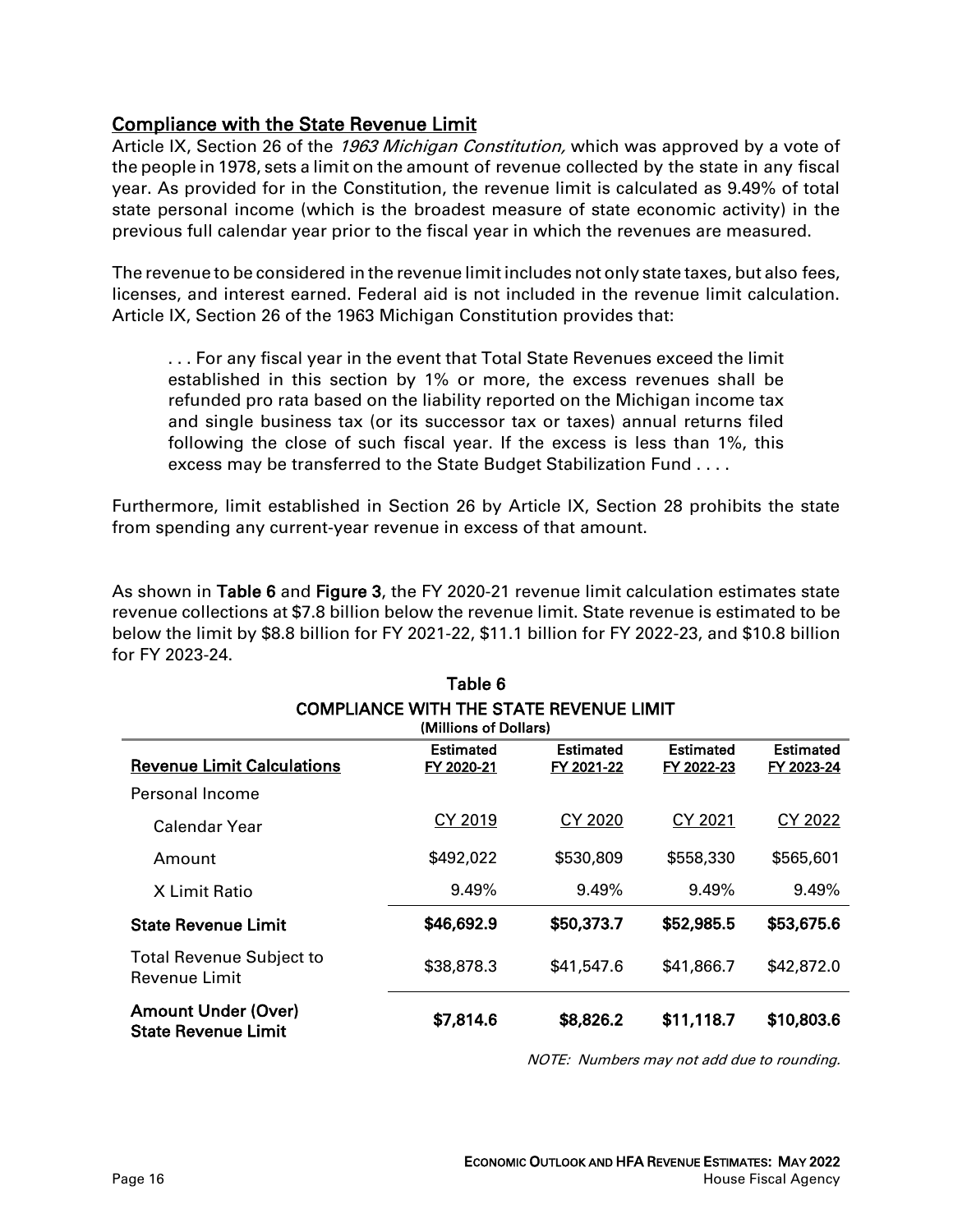### Figure 3

### **Constitutional Revenue Limit**



### HFA Estimates of Year-End Balances

Table 7 reports House Fiscal Agency estimates of year-end balances for GF/GP, the SAF, and the BSF. Fiscal Year 2020-21 reflects final numbers. FY 2021-22 and FY 2022-23 are HFA budget estimates that includes HFA revenue projections, cost adjustments and appropriations as passed the House.

Budget Stabilization Fund estimates are based on the current balance and HFA estimates of future deposits and interest earned.

| Table 7                                                               |                     |                                 |                                 |  |  |  |  |  |
|-----------------------------------------------------------------------|---------------------|---------------------------------|---------------------------------|--|--|--|--|--|
| <b>YEAR-END UNRESERVED BALANCE ESTIMATES</b><br>(Millions of Dollars) |                     |                                 |                                 |  |  |  |  |  |
|                                                                       | Final<br>FY 2020-21 | <b>Estimated</b><br>FY 2021-22* | <b>Estimated</b><br>FY 2022-23* |  |  |  |  |  |
| <b>General Fund/General Purpose</b>                                   | \$4,362.8           | \$5,438.6                       | \$3,840.1                       |  |  |  |  |  |
| School Aid Fund                                                       | \$2,922.3           | \$4,890.1                       | \$2,575.5                       |  |  |  |  |  |
| <b>Budget Stabilization Fund</b>                                      | \$1,382.8           | \$1,413.5                       | \$1,476.8                       |  |  |  |  |  |

Note: School Aid Fund revenue is restricted; any year-end balance is carried forward to the subsequent year.

\* Reflects House passed budget